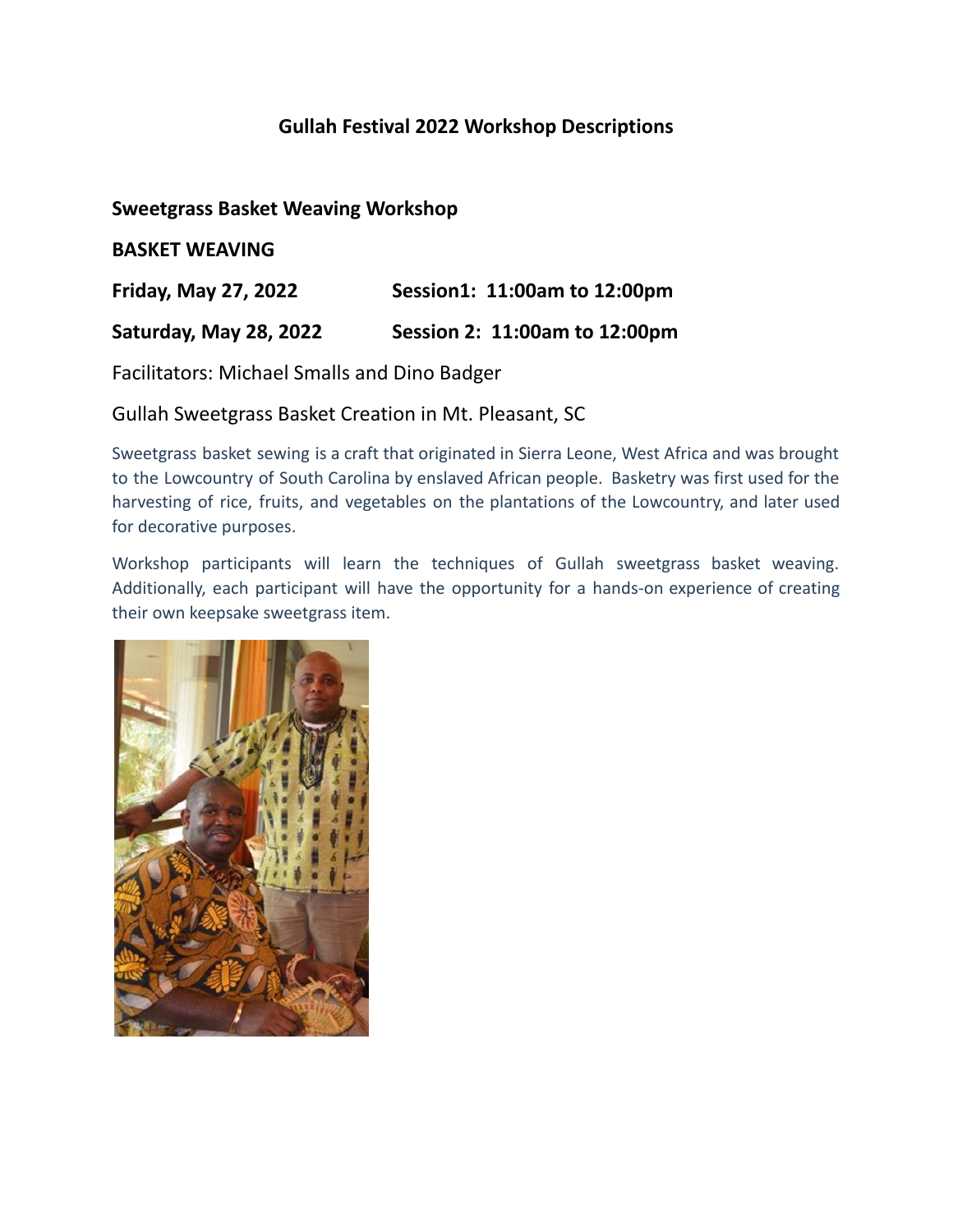**Percussion (Drum) Making**

**Friday, May 27, 2022 Session1: 12:30pm to 1:30pm Saturday, May 28, 2022 Session 2: 12:30pm to 1:30pm**

Facilitator: Attorney Thomas E. Mosley AKA Baba Ngoma

Cultural Anthropologist of the Drum

During Mr. Mosley's lecture and demonstration workshop at the 2022 Original Gullah Festival, he will use locally obtained gourds, bamboo and other available materials to make percussive musical instruments. All of the materials he uses during his workshop are both for sale and to further others to learn innate being and ability to make something valuable out of what exists around us. Each workshop participant will experience making an item that is theirs to keep.

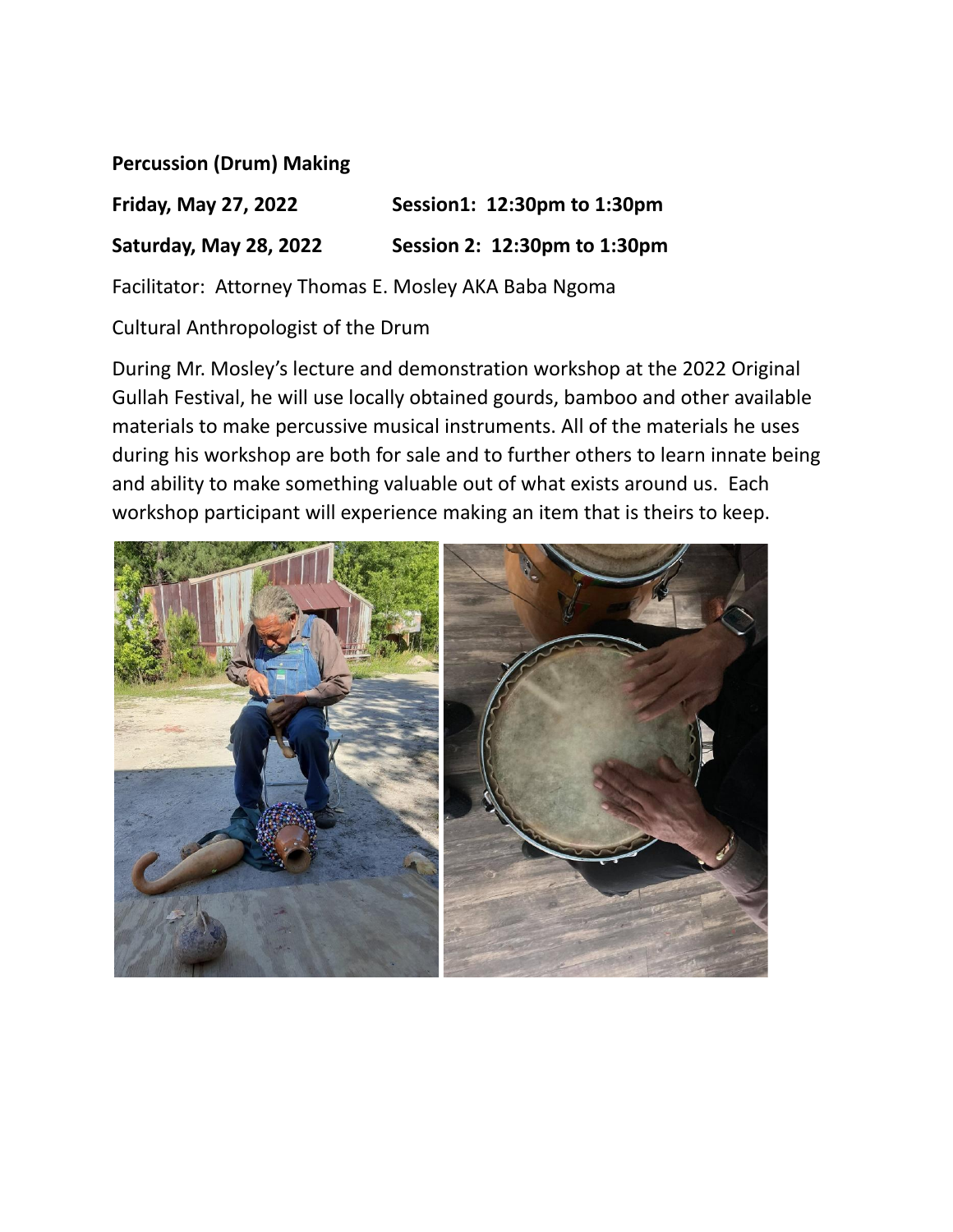### **Gullah-Geechee /African American Quilt Making Workshop**

| <b>Friday, May 27, 2022</b> | Session1: 2:00pm to 3:00pm  |
|-----------------------------|-----------------------------|
| Saturday, May 28, 2022      | Session 2: 2:00pm to 3:00pm |

#### **Facilitator: Ms. Bessie Bates**

African American quilting is almost as old as the history of America. African enslaved women were needed for spinning, weaving, sewing and quilting on plantations and in other wealthy households.

For enslaved people, quilts were made for everyday use out of necessity. Scraps, discarded clothing and feed sacks were the materials used. In making "string quilts," strips of various fabrics were sewn together. The result was then cut into blocks and made into a quilt.

Come to a Quilting Workshop and experience the art of basics quilt-making. Using a hand needle to create straight stitches of quilting. Gain the basic skills, and leave this workshop with the beginning of your first Gullah-Geechee Quilt, to later complete at your leisure, in your home. You will also experience a modern-day method of straight stitch quilting on a sewing machine.